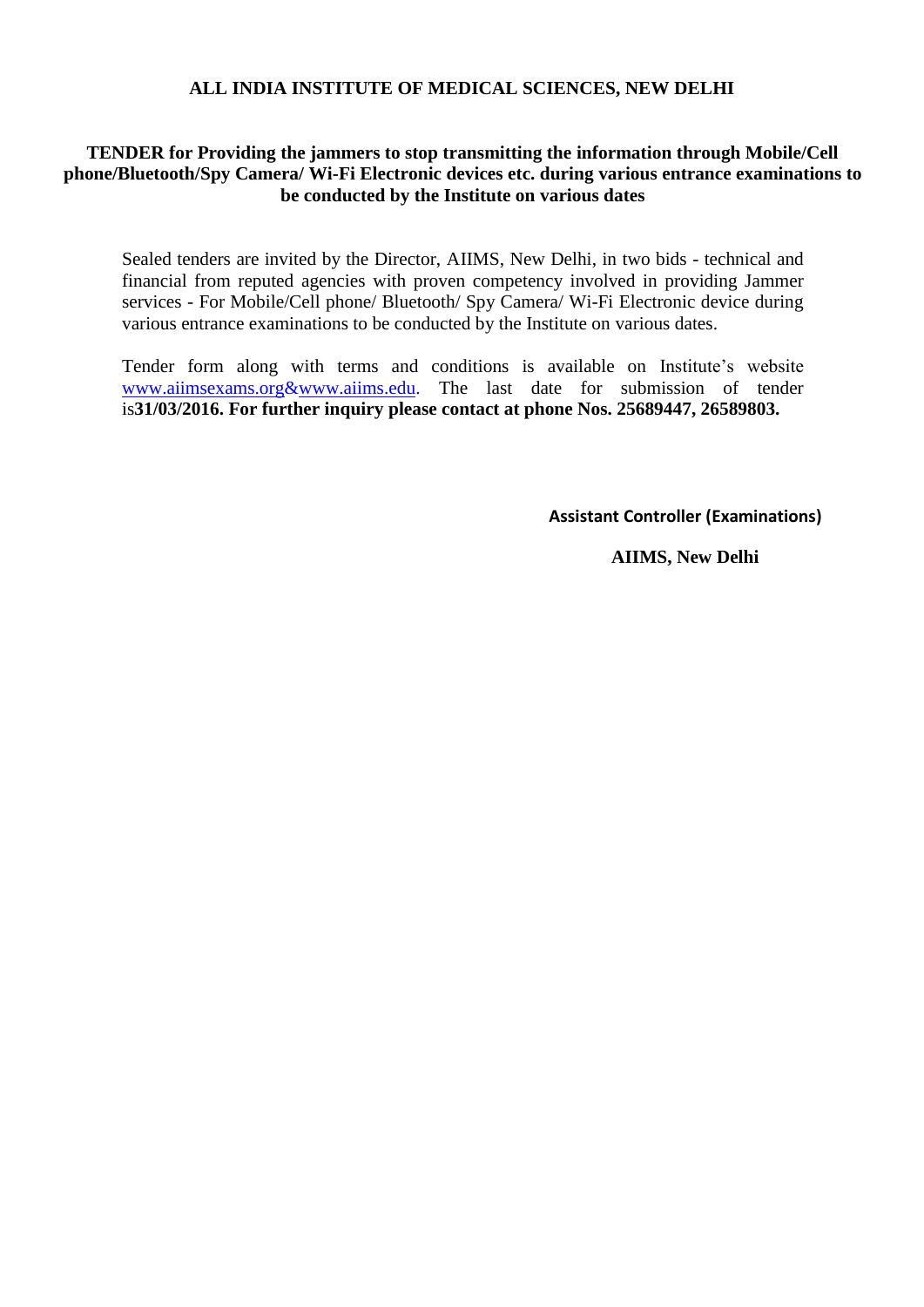## **ALL INDIA INSTITUTE OF MEDICAL SCIENCES ANSARI NAGAR, NEW DELHI – 110 608**

## **NOTICE INVITING TENDER**

Sealed tenders are hereby invited from experienced service providers for providing the Signal Silencer/jammers to stop transmitting the information through Mobile/Cell phone/Bluetooth/Spy camera/Wi-Fi Electronic devices etc. during various entrance examinations to be conducted by the Institute **on different dates** as per details in Annexure – II.

| Sr.<br>No. | <b>Description</b>                                                                                                                                                                                                                                                | <b>Earnest</b><br><b>Money</b> | <b>Period of service</b> |
|------------|-------------------------------------------------------------------------------------------------------------------------------------------------------------------------------------------------------------------------------------------------------------------|--------------------------------|--------------------------|
|            | Providing services of jammers to stop transmitting the<br>information through Mobile/ Cell phone / Bluetooth/ Spy   Rs. 10,00,000/-<br>camera / Wi-Fi Electronic Device during various entrance<br>examination to be conducted by the Institute on various dates. |                                | 2 years                  |

The schedule of bidding will be as follow:

| Last Date & time of submission of Tender | Date & time of opening of Technical Bid |
|------------------------------------------|-----------------------------------------|
| $131/03/2016$ , 12:00 noon               | 31/03/2016, 3:00 PM                     |

#### **Eligibility Criteria: -**

- **1.** (a) Adequate experience of providing satisfactory services of at least 3 such types of assignments in the relevant field to educational institutions or other related organizations during last 5 years (Supported by work order/ client satisfaction report). **Permission, if any, required, for the installation of the equipment's at different places from the local authority/competent authority be arranged by the awardee itself.**
	- b) The Minimum Annual Financial Turnover should be Rs.**100 Lakhs** or more in any of the last three financial years (*Supported by Financial statements, Balance Sheet duly certified by the Chartered Accountant*), etc. (2012-13, 2013-14 and 2014-15).
	- c) Agency must be registered with appropriate statutory authorities as required under law for taxation etc. and must enclose copy of the same.
	- d) The agency must enclose a Demand Draft for Rs.5000/- (Rupees Five thousand only) (non-refundable) towards Cost of Form in favour of "Director, AIIMS, payable at New Delhi" along with the Offer.
	- e) Agency should not have been black listed by any Firm / Organization / School / Board / University /Institution and no legal case pending in the court of law against the agency and provide an Undertaking in this regard.
	- f) Earnest money should be deposited along with tender documents in separate envelope marked as Earnest Money in shape of Demand Draft of a scheduled bank issued in favour of Director, A.I.I.M.S., New Delhi payable at New Delhi. The earnest money shall be refunded (without interest) within 1 month of successful completion of the tender process.
	- g) The Director, AIIMS, New Delhi reserves the right to cancel/reject in full or any part of the tender at any stage without assigning any reason.
	- h) All disputes concerning in any way with this tender are subject to New Delhi Court's jurisdiction only.
	- i) In case the date of issue / receipt of tenders is declared / happens to be a public holiday, the tenders will be issued / received on the next working day.
	- (j) Conditional Tenders are liable to be rejected.
	- (k) Each paper of tender document and supporting papers must be signed by the bidder.
	- (l) Tender form along with terms and conditions is available on Institute's website [www.aiims.edu&](http://www.aiims.edu/)www.aiimsexams.org.The last date for submission of tender is 31/03/2016**.**

**Asstt. Controller(Examinations) AIIMS, New Delhi**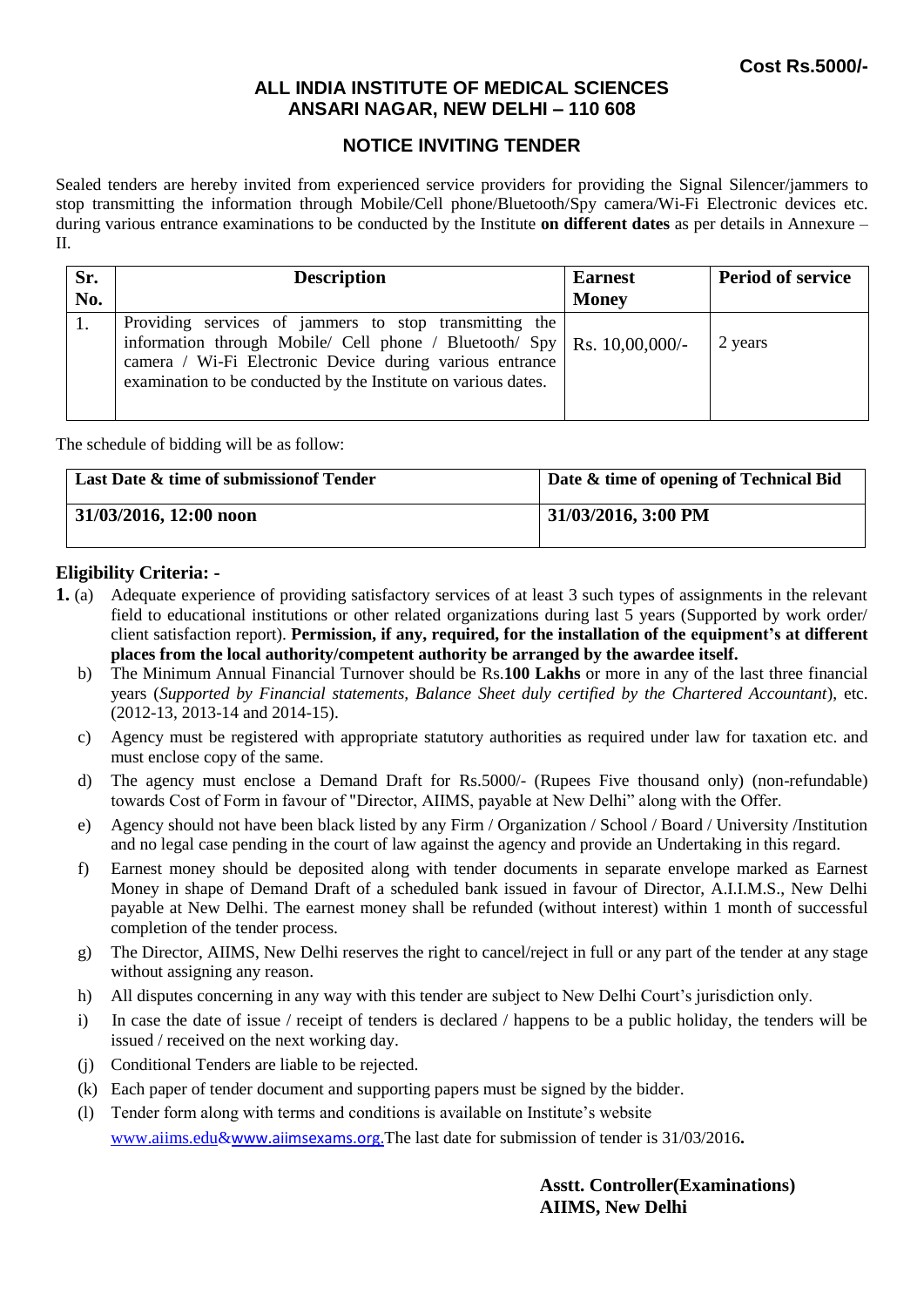# **2**. **Scope of work:**

To install, commission and operationalise the required Number of Cell PhoneJamming Devices to block all the transmissions (sending and receiving) of**Mobile/ Cell Phone/Bluetooth/Spy Camera/Electronic Devices and associated accessories** in the ExaminationCentres to be allocated by Examination Section, AIIMS for various Examinations on the day of examination, as per the requirement:

- i) The installation of jammers should be made at least one day in advance from the scheduled date of examination and or in such a way that the Jammers are required to be functional for 1½ hours before the scheduled time of commencement of the examination and ½ hour after the completion of the examination.
- ii) To organize and provide required manpower to install and managethe Jamming Devices at the Centres.
- iii) To provide uninterrupted service of Jammers along with back-up solution/ buffer stock and ensureproper working of Jammers during the conduct of examinationat each examination centre.
- iv) During the period of examination, Jammer facility shall not be interrupted due to any technical fault/powerfailure etc. and the Agency shall take due care of proper functioning of Jammers with adequatepower backup during the conduct of Online/Offline examination and as per the time period mentionedin the Work Order of respective assignments.

The above scope of work also includes the following in addition: -

a) The bidder will have to ensure that sufficient no. of Jammers is supplied to block inward and outward communication from Mobile phone / Spy Camera/ Wi-Fi &Bluetooth devices etc. in the examination centre i.e. CDMA / GSM /2G / 3G / 4G / Spy Camera / Wi-Fi / Bluetooth etc.

Isolated Signal bandwidth to jammed:

- 1. 851-894 Mhz
- 2. 925-965 Mhz
- 3. 1800-1990 Mhz
- 4. 3G: 2100-2170 Mhz
- 5. Wi-Fi/Bluetooth: 2345-2400 Mhz
- 6. 4G: 725-770 Mhz
- b) The bidder will have to ensure that the jammers function during the entire duration of the examination at the Centres.
- c) The bidder will have to install industry standard Mobile / Cell Phone (including spy- Camera) Jammers at the Examination Centre.
- d) The bidder shall ensure up-gradation of jammer service to include additional spectrum or technologies during contractperiod at no extra cost. The bidder will have to ensure to block the required band widths / signals without fail.
- e) If the examination is conducted in two or more shifts in a day ata centre, the jammers will have to be installed for the entire day and their performance will have to be ensured during the duration of examination.

## **3**. **Procedure for submission of Tenders:**

The following procedure shall be adopted for submission and opening of tendersin two bid system:

- 1. Technical Bid
- 2. Financial Bid

The sealed envelopes shall be submitted by the tendereras follows:

**Envelope No. 1:** This envelope must be marked as Envelope No. 1 on the top right corner. This envelope shall contain two parts. Part I and Part II in separate sealed envelopes should be kept in Envelope No. 1.

**Part-I**: Shall contain only the **"Earnest Money Deposit"** and will be opened first. If the Earnest MoneyDeposit is not found to be in accordance with the procedure prescribed, then the other sealed envelopecontaining Part-II shall not be opened and such tender submitted by the tenderer shall not be at allconsidered.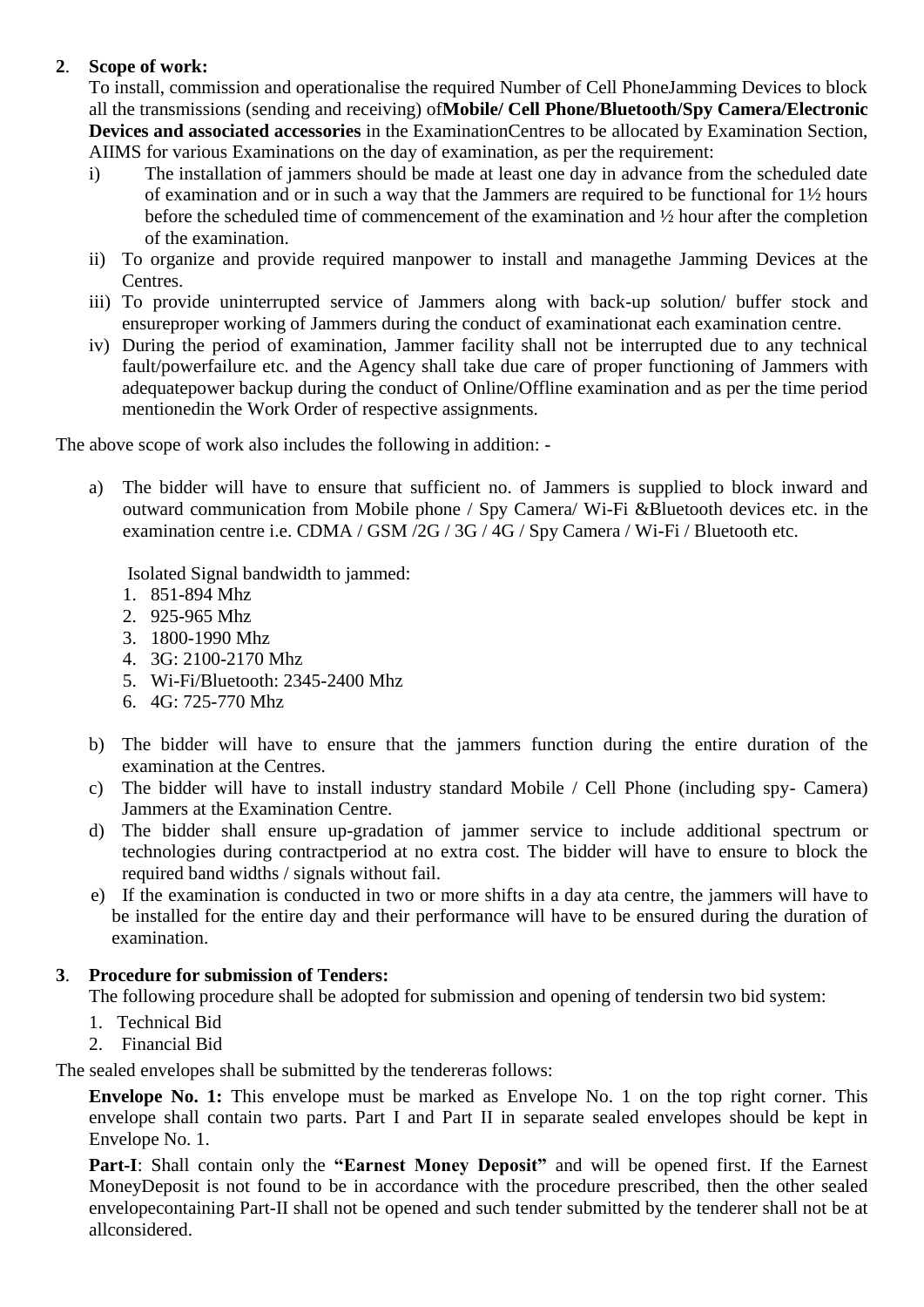**Part-II:** A sealed envelopecontaining the covering letter depicting **"Technical Bid"** marked onthe top right cornerof the envelopewill then be opened onlyin case of suchtenderers whose Earnest Money Deposit is in order. These will be scrutinized and comments/conditionswhich have financial implications will be evaluated. Comments/conditions may be discussed with thetenderer, if deemed necessary. If required, a meeting in respect of technical bids shall be held onnotified date, time and place.

**Envelope No. 2:** This sealed envelope containing the **"Sealed price bid"** marked onthe top right cornerof the envelopewill be opened either on the same day or on asubsequent date which will be duly intimated to the tenderers after evaluation of the technical bids. The price bid will be opened only of thoseagencies who meet the technical requirements of the tender document.

The above said two envelopes shall be kept in **one sealed envelope** and submitted in favour of **The Assistant Controller (Examinations)**,**Examination Section, AIIMS, Ansari Nagar, New Delhi – 110608**on or before **31/03/2016up to12.00 noon.**Bid not in the prescribed Performa**(Annexure-IV)** without requisite details/ EMD and received after theclosing date and time of Bid will be summarily rejected.

## **General Terms:**

**4.** i) Agreement shall be drawn with the successful bidder.

ii) Initially this tender will be for 2 years extendable to one (1) year at the discretion of competent

authority.

- **5.** The Director AIIMS does not bind himself to accept the lowest or any other tender and reserves toitself the authority to reject any or all the tenders received without the assignment of any reason.
- **6.** Canvassing whether directly or indirectly, in connection with tenders is strictly prohibited and the tenderssubmitted by the contractors who resort to canvassing will be liable to rejection.
- **7.** The Director AIIMS reserves to himself the right of accepting the whole or any part of the tender andthe tenderer shall be bound to perform the same at the rate quoted by the tenderer.
- **8.** i) The payment shall be made after the successful completion of the assignment and alsosubmission of final invoice by the bidder and processing by AIIMS.
	- ii) On award of work, the bidder will be required to submit security deposit of 10% of the Bid value in form of Bank Guarantee in favour of **Director AIIMS, New Delhi** for the period of contract, from the date of work order awarded, which will be refundable (without any interest) on successful completion of the given assignments and service paper.**The security deposit along with earnestmoney is liable to be forfeited wholly or partially if any deficiency is found in the servicesor bidder fails to fulfil any agreed terms and conditions. The decision of Director, AIIMS shall be final & binding on the bidder in this regard.**
- **9.** The bidder for the works shall remain open for acceptance for a period of One month from the date ofopening of price bid. If any tenderer withdraws his tender before the said period or before issue of letter ofacceptance, whichever is earlier, or makes any modifications in the terms and conditions of the tenderwhich are not acceptable to the Institute of the said earnest money as aforesaid shall be forfeited.
- **10.** Each tenderer shall submit only one tender; either by him or as partners in a joint venture. A tendererwho submits or participates in more than one tender will be disqualified.
- **11.** Interpretations, corrections and changes to the Tender Documents shallbe made byAddendum, ifrequired and addendum should be uploaded on the website [www.aiimsexams.org](http://www.aiimsexams.org/) only.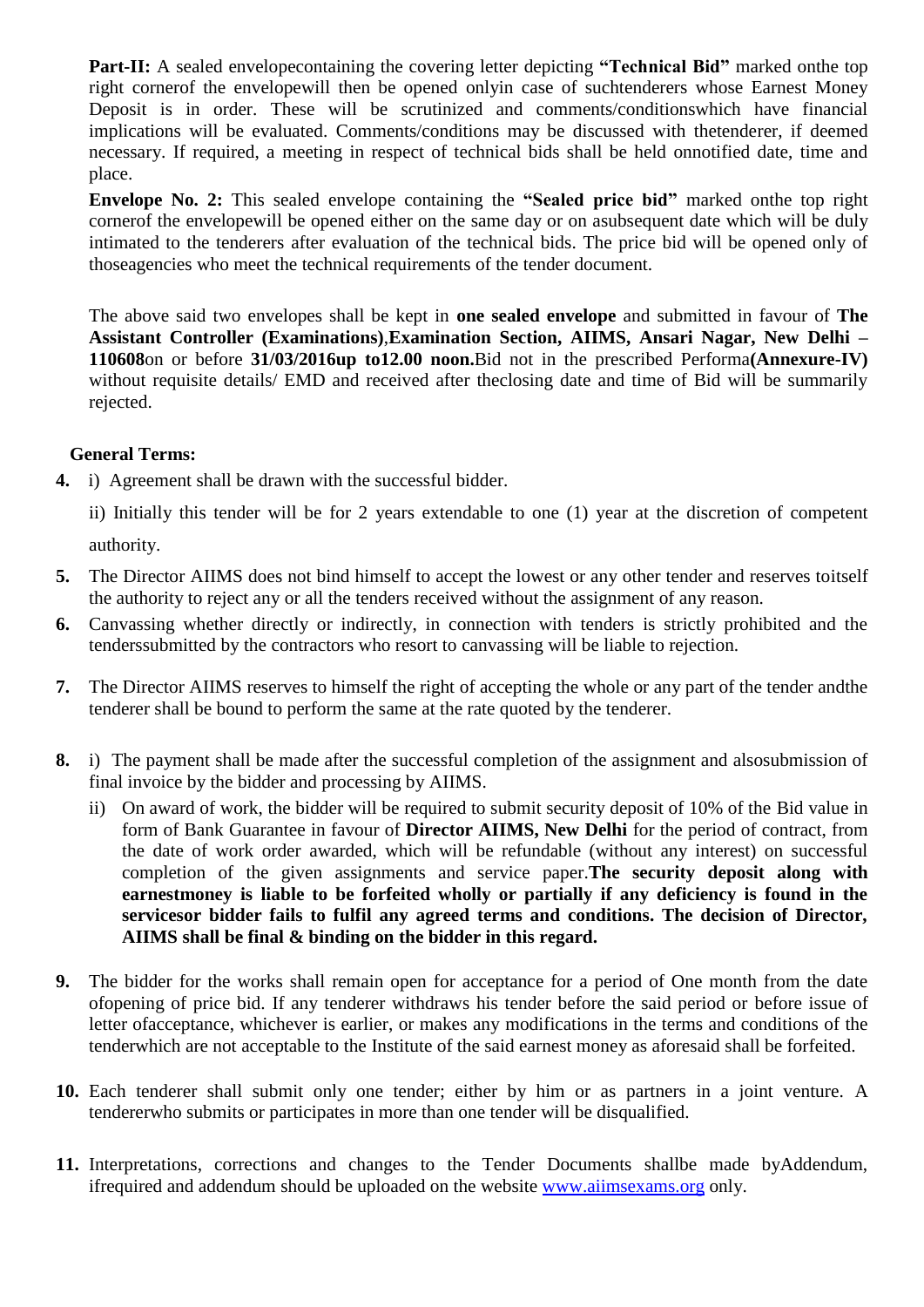- **12.** Each Tenderer shall ascertain prior to submitting his Tender that he has received all addendum issuedand he shall so acknowledge their receipt in his Tender.
- **13.** The bidder has to provide completion certificate regarding Frequencies jammed during theExamination.
- Note: *The Tenderer will submit an undertaking that he accepts the terms and conditions of "Scopeof work" from 2(i to iv) and Additional Scope of work from 2(a to f) and other terms andconditions including Procedure for submission of Tender and Payment Terms from Item No.4 to Item No. 13.*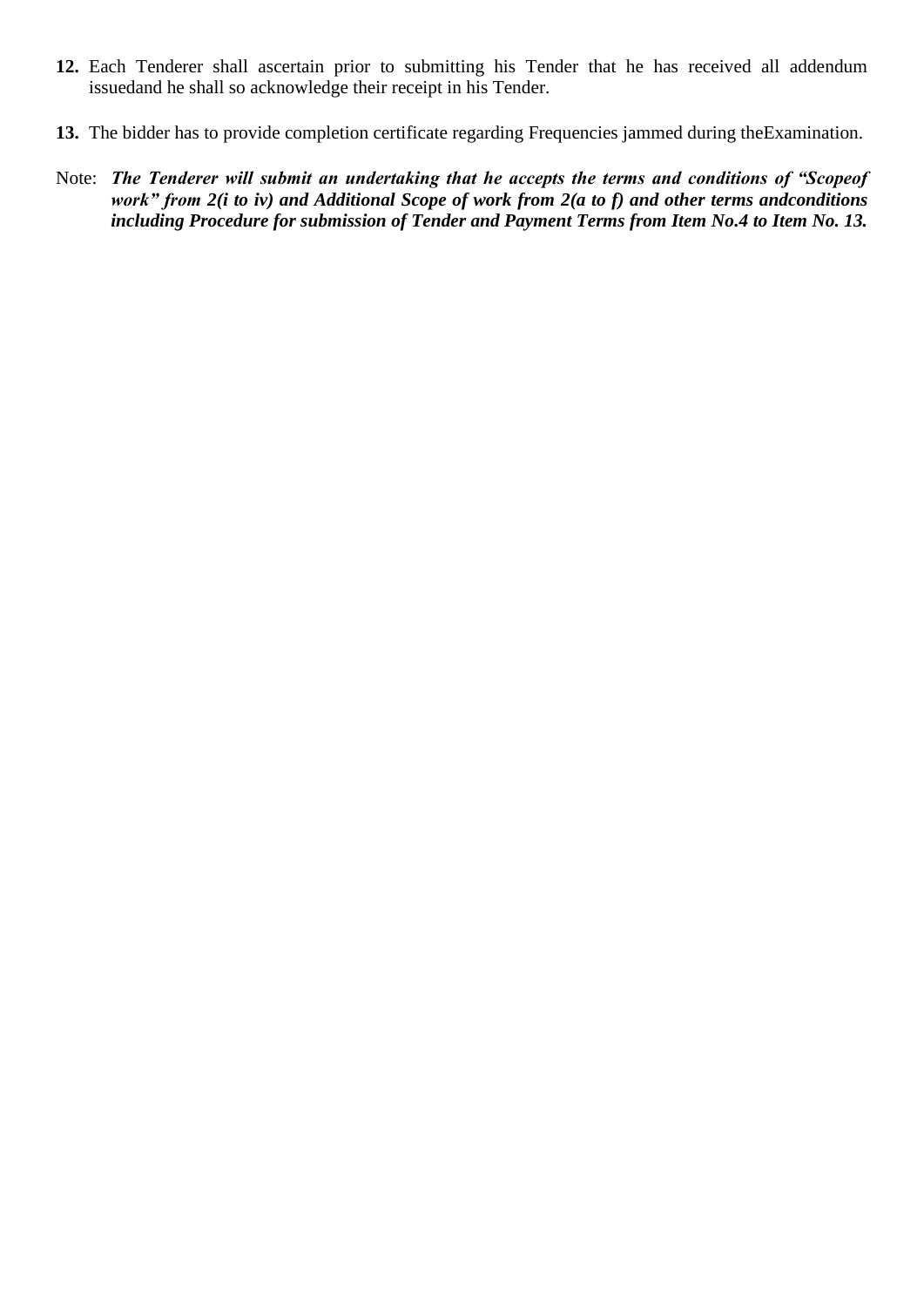# **Annexure-I**

**Subject: The services of Signal Silencer/Jammers to stop transmitting the information throughMobile/Cell phone/Bluetooth/ Spy Camera/ Wi-Fi Electronic devices etc. were utilizedfor during the last one-yearfor variousentrance/recruitment examinations conducted by the Institute on various dates.**

| Sl.              | Name of Examination                 | Month of Exam                | No. of Cities  | Allocated No of |
|------------------|-------------------------------------|------------------------------|----------------|-----------------|
| No.              |                                     |                              | for Exam.      | Candidates      |
|                  |                                     |                              | Centre         | (approx.)       |
| 1.               | AIPGDEE-2015                        | January, $2015$              | 6              | 10333           |
| 2.               | SR/SD-Jan.2015 Session              | January, 2015                | 1              | 755             |
| $\overline{3}$ . | Ph.D. Jan.2015 Session              | January, 2015                | $\mathbf{1}$   | 447             |
| $\overline{4}$ . | AIIMS-PG-July-2015                  | May, 2015                    | 15             | 21889           |
| $\overline{5}$ . | <b>MBBS-2015</b>                    | June, 2015                   | 154 cities &   | 194311          |
|                  |                                     |                              | 23 states      |                 |
| 6.               | DM/MCh.MHA-July-2015                | May, 2015                    |                | 2310            |
|                  | Session                             |                              |                |                 |
| 7.               | B.Sc. (H) Nursing-2015              | June, 2015                   | 8              | 4707            |
| 8.               | B.Sc. Para-Medical-2015             | June, 2015                   | $\mathbf{1}$   | 1128            |
| 9.               | B.Sc. (Post-Basic) Nursing-2015     | June, 2015                   | $\mathbf{1}$   | 156             |
| 10.              | M.Sc. Nursing-2015                  | June, 2015                   | $\mathbf{1}$   | 1395            |
| 11.              | M.Sc. Courses-2015                  | June, 2015                   | $\mathbf{1}$   | 573             |
| 12.              | M. Biotechnology-2015               | July, 2015                   | $\mathbf{1}$   | 544             |
| 13.              | SR/SD-July-2015 Session             | July, 2015                   | $\mathbf{1}$   | 1789            |
| 14.              | Ph.D.-July-2015 Session             | July, 2015                   | $\mathbf{1}$   | 540             |
| 15.              | <b>AIIMS</b><br>PG                  | November, $\overline{2015}$  | 24             | 33058           |
|                  | (MD/MS/M.Ch.(6yrs)/                 |                              |                |                 |
|                  | <b>DM</b><br>$(6yrs)/MDS-Jan.-2016$ |                              |                |                 |
|                  | Session                             |                              |                |                 |
| 16.              | DM/M.Ch(3yrs)/Fellowship            | November, 2015               | $\overline{4}$ | 2792            |
|                  | Programme/MD(Hospital               |                              |                |                 |
|                  | Administration) - Jan. - 2016       |                              |                |                 |
|                  | Session                             |                              |                |                 |
| 17.              | AIPGDEE-2016                        | December, 2015               | 23             | 11779           |
| 18.              | SR/SD-Jan., 2016 Session            | December, 2015               | $\overline{4}$ | 791             |
| 19.              | Ph.D. Jan. 2016 Session             | January, 2016                | $\mathbf{1}$   | 843             |
|                  |                                     | <b>Recruitment Test-2015</b> |                |                 |
| 20.              | Dental Technician                   | February, 2015               | $\mathbf{1}$   | 464             |
| 21.              | Programmer                          | February, 2015               | $\mathbf{1}$   | 657             |
| 22.              | Yoga Instructor                     | February, 2015               | $\mathbf{1}$   | 74              |
| 23.              | Perfusion Technology                | February, 2015               | $\mathbf{1}$   | 137             |
| 24.              | Scientist-I (12 - Department)       | April, 2015                  | $\mathbf{1}$   | 3057            |
| 25.              | Scientist-II (15- Department)       | April, 2015                  | $\mathbf{1}$   | 1043            |
| 26.              | Junior Accounts Officer             | September, 2015              | $\mathbf{1}$   | 78              |
| 27.              | Office Superintendent               | September, 2015              | $\mathbf{1}$   | 19              |
| 28.              | <b>Upper Division Clerk</b>         | September, 2015              | $\mathbf{1}$   | 54              |
| 29.              | <b>Operation Theatre Assistant</b>  | September, 2015              |                | 275             |
| 30.              | Sister Gd-II-2015                   | January, 2016                | 47 cities      | 44391           |
|                  |                                     |                              | $\&$           |                 |
|                  |                                     |                              | 18 states      |                 |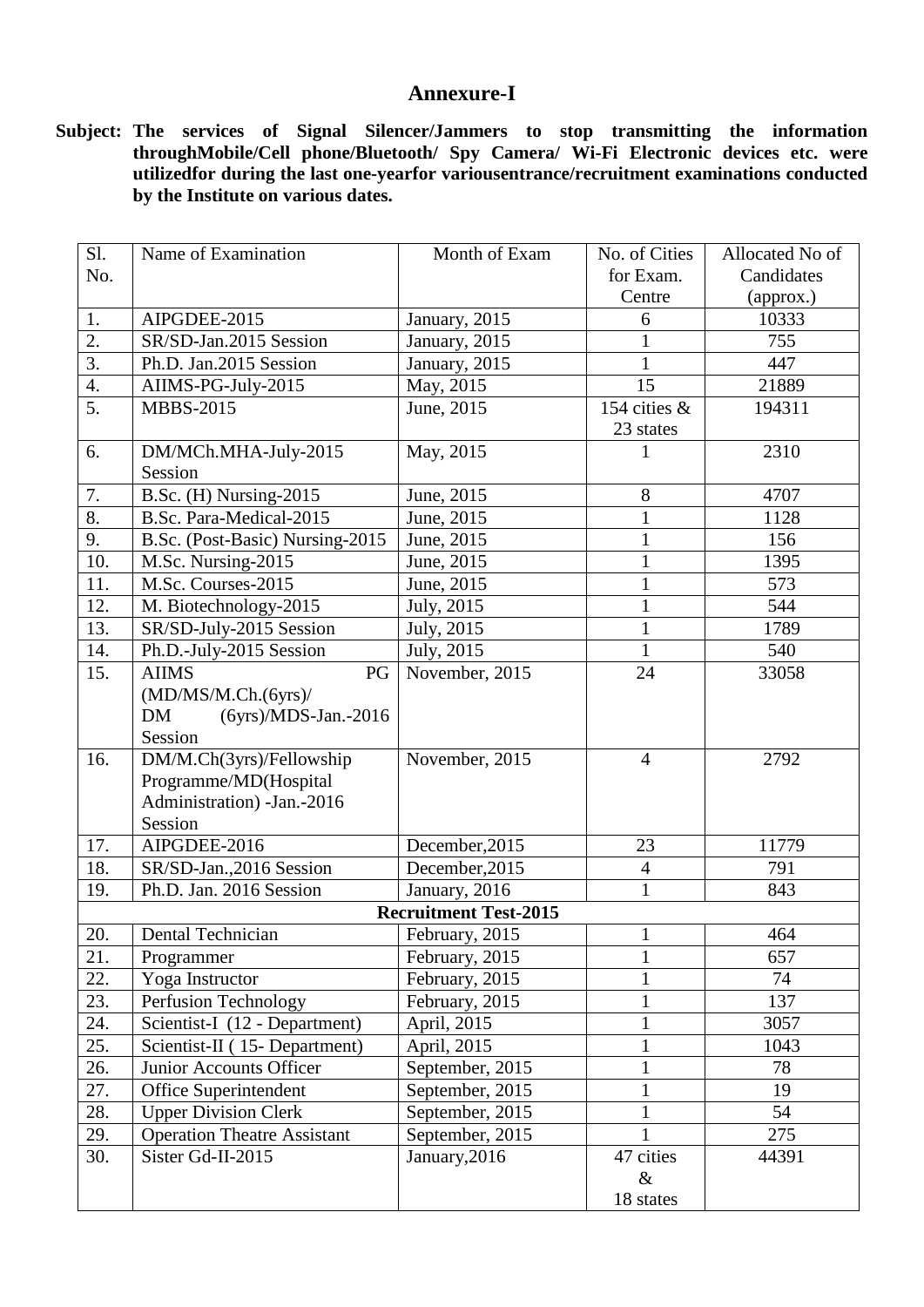# **Annexure-II**

| Sl.              | Name of Examination                                                                     | Month of Exam       |
|------------------|-----------------------------------------------------------------------------------------|---------------------|
| No.              |                                                                                         |                     |
| $\overline{1}$ . | AIIMS-PG-July-2016                                                                      | May, 2016           |
| 2.               | <b>MBBS-2016</b>                                                                        | May, 2016           |
| 3.               | DM/MCh.MHA-July-2016 Session                                                            | April, 2016         |
| $\overline{4}$ . | B.Sc. (H) Nursing-2016                                                                  | June, 2016          |
| 5.               | B.Sc. Para-Medical-2016                                                                 | June, 2016          |
| 6.               | B.Sc. (Post-Basic) Nursing-2016                                                         | June, 2016          |
| 7.               | M.Sc. Nursing-2016                                                                      | June, 2016          |
| 8.               | M.Sc. Courses-2016                                                                      | June, 2016          |
| 9.               | M. Biotechnology-2016                                                                   | July, 2016          |
| 10.              | SR/SD-July-2016 Session                                                                 | July, 2016          |
| 11.              | Ph.D.-July-2015 Session                                                                 | July, 2016          |
| 12.              | AIIMS PG (MD/MS/M.Ch.(6yrs)/<br>DM (6yrs)/MDS-Jan.-2017 Session                         | November, 2016      |
| 13.              | DM/M.Ch(3yrs)/Fellowship Programme/MD(Hospital<br>Administration) - Jan. - 2016 Session | November, 2016      |
| 14.              | SR/SD-Jan., 2016 Session                                                                | December, 2016      |
| 15.              | Ph.D. Jan. 2017 Session                                                                 | January, 2017       |
| 16.              | Recruitment Examinations                                                                | Throughout the year |

## **Subject: Tentative schedule of various Entrance/Recruitment exams to be conducted by the institute inyear 2016.**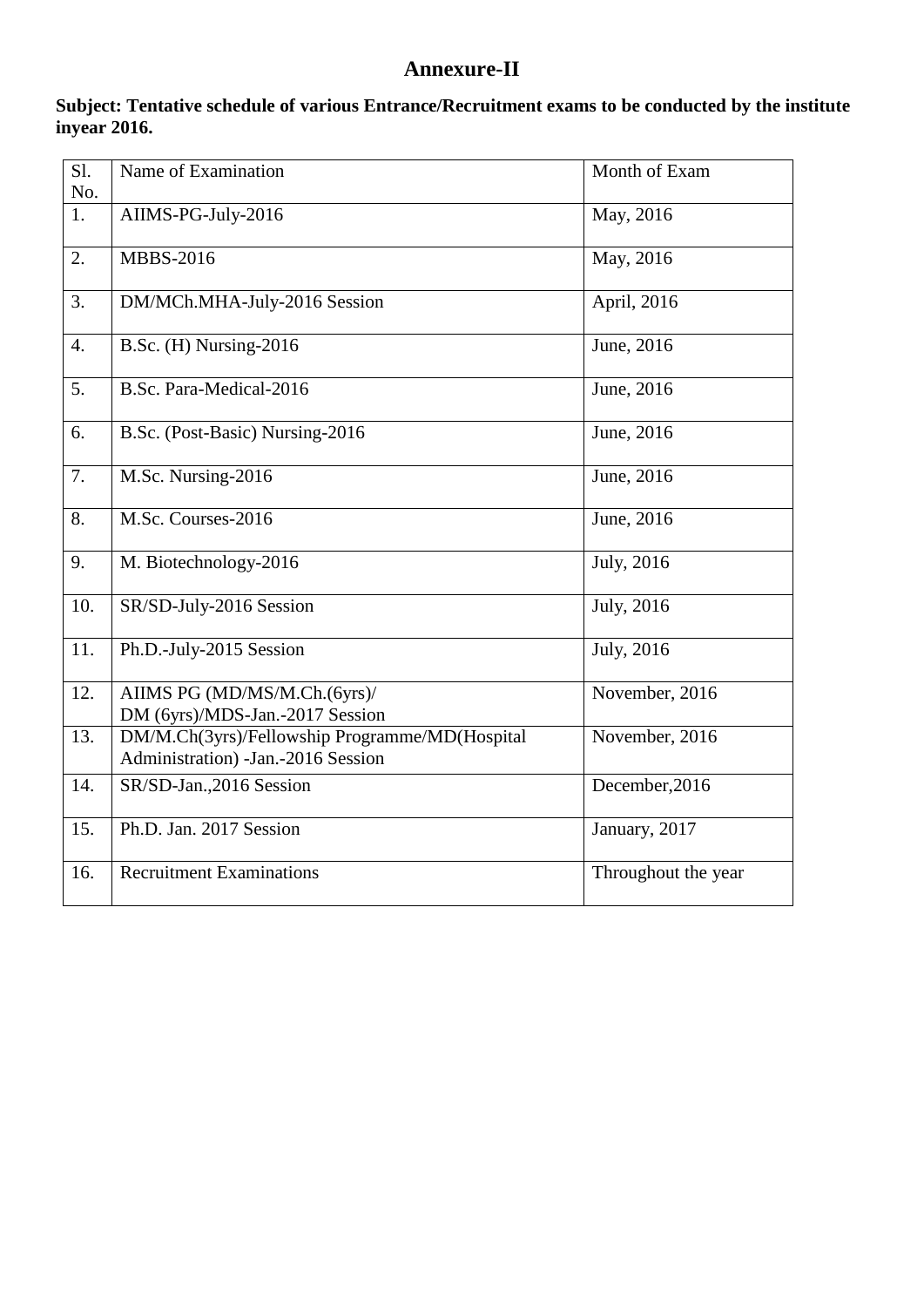#### **ANNEXURE -III**

## **ALL INDIA INSTITUTE OF MEDICAL SCIENCES, NEW DELHI**

## **TECHNICAL BID for providing the jammers to stop transmitting the informationthrough Mobile/Cell phone/Bluetooth/ Spy Camera/ Wi-Fi Electronic devices etc. during various entrance examinationsto be conducted by the Institute on various dates.**

#### PARTICULAR OF THE FIRM

| Regd. Name and Address                                                                                                                                                                                                                                                      |                                                                             |
|-----------------------------------------------------------------------------------------------------------------------------------------------------------------------------------------------------------------------------------------------------------------------------|-----------------------------------------------------------------------------|
|                                                                                                                                                                                                                                                                             |                                                                             |
| Registration/License No.                                                                                                                                                                                                                                                    |                                                                             |
| PAN No.                                                                                                                                                                                                                                                                     |                                                                             |
| Service Tax No.                                                                                                                                                                                                                                                             |                                                                             |
| Year of Establishment                                                                                                                                                                                                                                                       |                                                                             |
| Whether sole proprietorship, partnership<br>or any otherform of business (to be<br>specified).                                                                                                                                                                              |                                                                             |
| Name of sole proprietor/partners.                                                                                                                                                                                                                                           |                                                                             |
| Contact Nos.                                                                                                                                                                                                                                                                |                                                                             |
| Financial Turnoverduring last 3 financial<br>years.                                                                                                                                                                                                                         | Attach Audit & IT Report in spot                                            |
| Details of hardware owned by the firm                                                                                                                                                                                                                                       | <b>Attach separate Sheet</b>                                                |
| Details of manpower employed in the<br>concernedfirm.                                                                                                                                                                                                                       | <b>Attach separate Sheet</b>                                                |
| <b>JOB EXPERIENCE:</b><br>a) Details of similar job undertaken<br>by the<br>concerned during last 5 years<br>(at least 3such types of assignments<br>be mentioned).<br>b) Name of the major consumers<br>withcomplete Address, Contact<br>Nos. and Persons to be contacted. | Attach separate sheet & experience Certificate<br>from respective costumer. |

I/We declare and affirm that the information given by me in TECHNICAL BID is true to the best ofmy/ourknowledge and belief and that ifany untrue information is contained in the TECHNICAL BID, my/ourTECHNICALBID may be cancelled at any stage. I/We also undertake to complete the job exactly aslaid downin the TECHNICAL BID and Termsand Conditions of the Institute.

(Signature of Bidder)

\_\_\_\_\_\_\_\_\_\_\_\_\_\_\_\_\_\_\_ (Name in Block Letters)